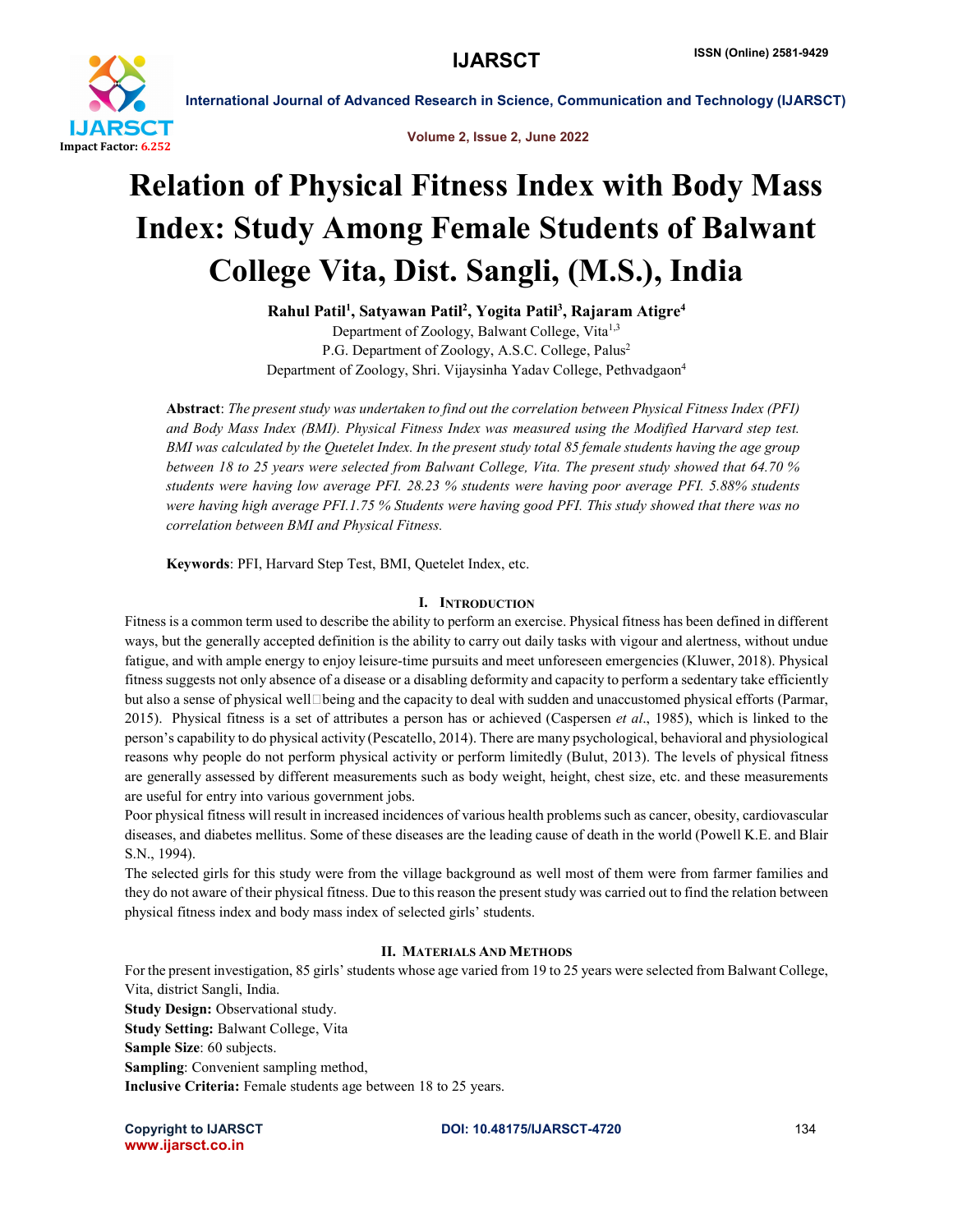

#### Volume 2, Issue 2, June 2022

Exclusive Criteria: Participants were excluded if they have any health problems such as cardiovascular or respiratory problems, endocrine problems, any lower limb pathology and chronic diseases,

# Body Mass Index (Quetelet Index):

All the selected girls were asked for Body mass index assessment by applying standard method Quetelet Indexing. Observations of weight and height of girls were carried out by properly calibrated weighing balance and height in meter respectively. The BMI was calculated by using formula,

# $BMI = \frac{Body Weight in kg}{s}$  $Height (Meter)<sup>2</sup>$

For the differentiation, as per the data, of BMI was subjected to various categories as underweight, normal, overweight and obese individuals by using the BMI chart provided by WHO.

| <b>Table 1: Body Mass Index</b> |                              |        |            |          |  |
|---------------------------------|------------------------------|--------|------------|----------|--|
| Range                           | 18.5-25<br><b>Below 18.5</b> |        | $25 - 30$  | Above 30 |  |
| Type                            | Underweight                  | Normal | Overweight | Obese    |  |

# Physical Fitness Index (Mahajan, 2020):

Students were asked to sit quietly for 5 min. Thereafter, they were asked to perform the stepping up and down on  $18$ [linch] high step for women [23] for 5 min at the frequency of 30 times per min. The participant performed this exercise as long as she could, but not in excess of 5 min. Time for which the participant can perform the test was noted. The time at which the participant felt that she cannot perform the test any more was taken into consideration. This time is known as the time of exhaustion. After the completion of the test, pulse rate was counted from 1 to  $1\frac{1}{2}$  min (pulse rate 1),  $2-2\frac{1}{2}$  min (pulse rate 2), and  $3-3\frac{1}{2}$  min (pulse rate 3) (Mahajan, 2020).

PFI was then calculated using the formula, **PFI** = **Duration of exercise (in seconds)**  $\times$ 100/2 (Pulse rate 1 + 2 + 3) The fitness of the participant was graded on the basis of the score of PFI as poor, low average, high average, good, and excellent.

| Male   | >90       | 80-89 | 65-79        | 55-64       | <55  |
|--------|-----------|-------|--------------|-------------|------|
| Female | >86       | 76-86 | 61-75        | 50-60       | <50  |
| Grade  | Excellent | Good  | High average | Low average | Poor |

# Data Analysis:

Data were analysed on Microsoft Excel version 2016 for making tables and bar graphs. Pearson's correlation (*R*) was used to test the hypothesis to determine the relation between PFI and BMI.  $P < 0.05$  was considered statistically significant.

#### III. RESULT AND DISCUSSION

Table 3: The Values of Body Mass Index

| <b>BMI</b> Categories | Underweight | <b>Normal</b> | Overweight | <b>Obese</b> |
|-----------------------|-------------|---------------|------------|--------------|
| <b>No. of Student</b> | 32          | 43            |            | 00           |
| Percentage            | 37.64       | 50.28         | .1.76      | 00           |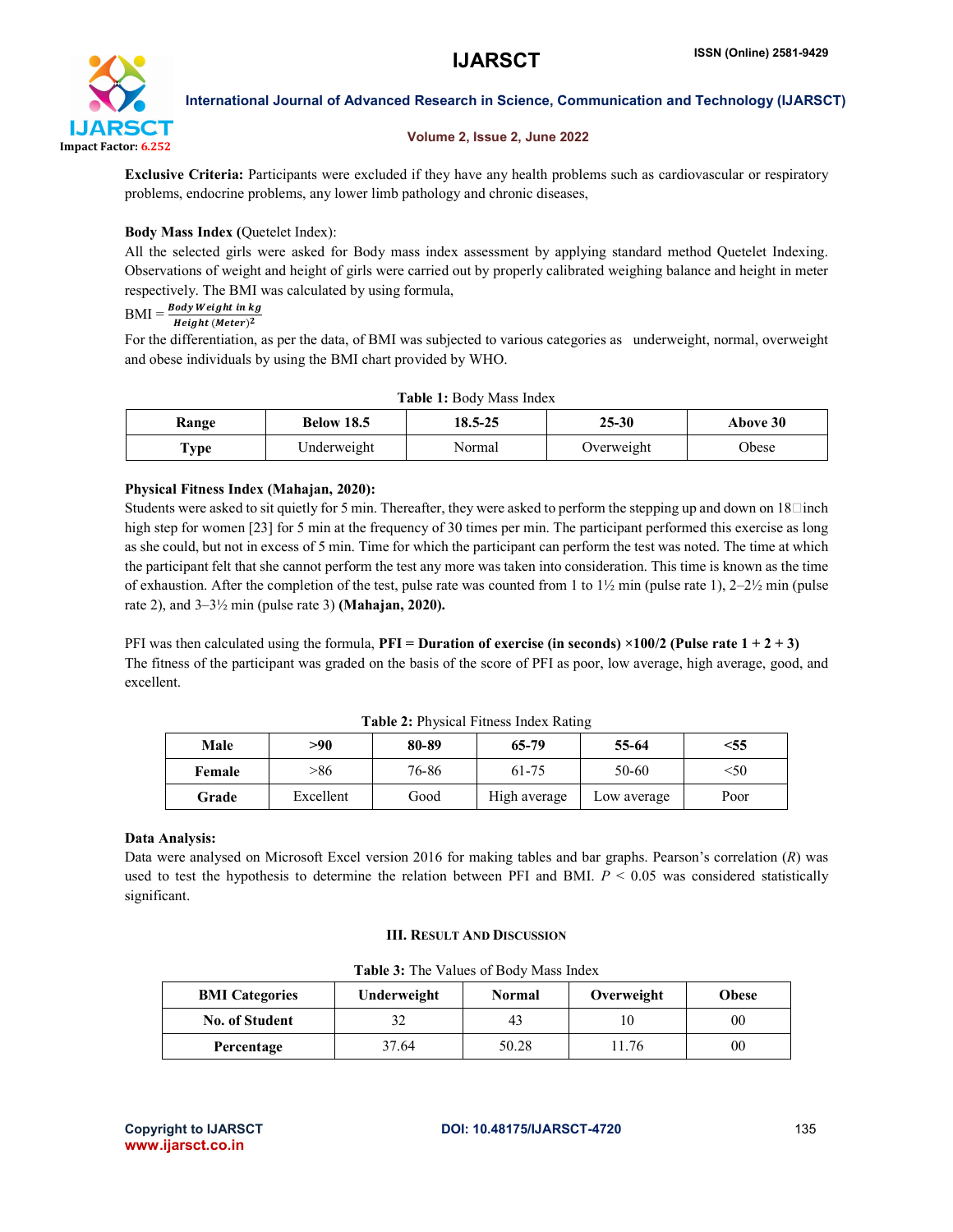





Graph 1: Number of Students in Different BMI Categories.

| Table 4: The Values of Physical Fitness Index of the Students |
|---------------------------------------------------------------|
|---------------------------------------------------------------|

| <b>PFI</b> Grades<br>BMI<br><b>Categories</b> | <b>Excellent</b> | Good | <b>High average</b> | Low average | Poor  |
|-----------------------------------------------|------------------|------|---------------------|-------------|-------|
| Underweight                                   | $00\,$           | 00   |                     | 18          | 13    |
| <b>Normal</b>                                 | 00               | 01   | 4                   | 37          |       |
| Overweight                                    | $00\,$           | 00   | 00                  | 00          | 10    |
| <b>Obese</b>                                  | $00\,$           | 00   | 00                  | 00          | 00    |
| <b>Total</b>                                  | 00               |      |                     | 55          | 24    |
| Percentage                                    | $00\,$           | 1.17 | 5.88                | 64.70       | 28.23 |



Graph 2: Relation of Number of Students of Different BMI Categories with Different PFI Grades

www.ijarsct.co.in